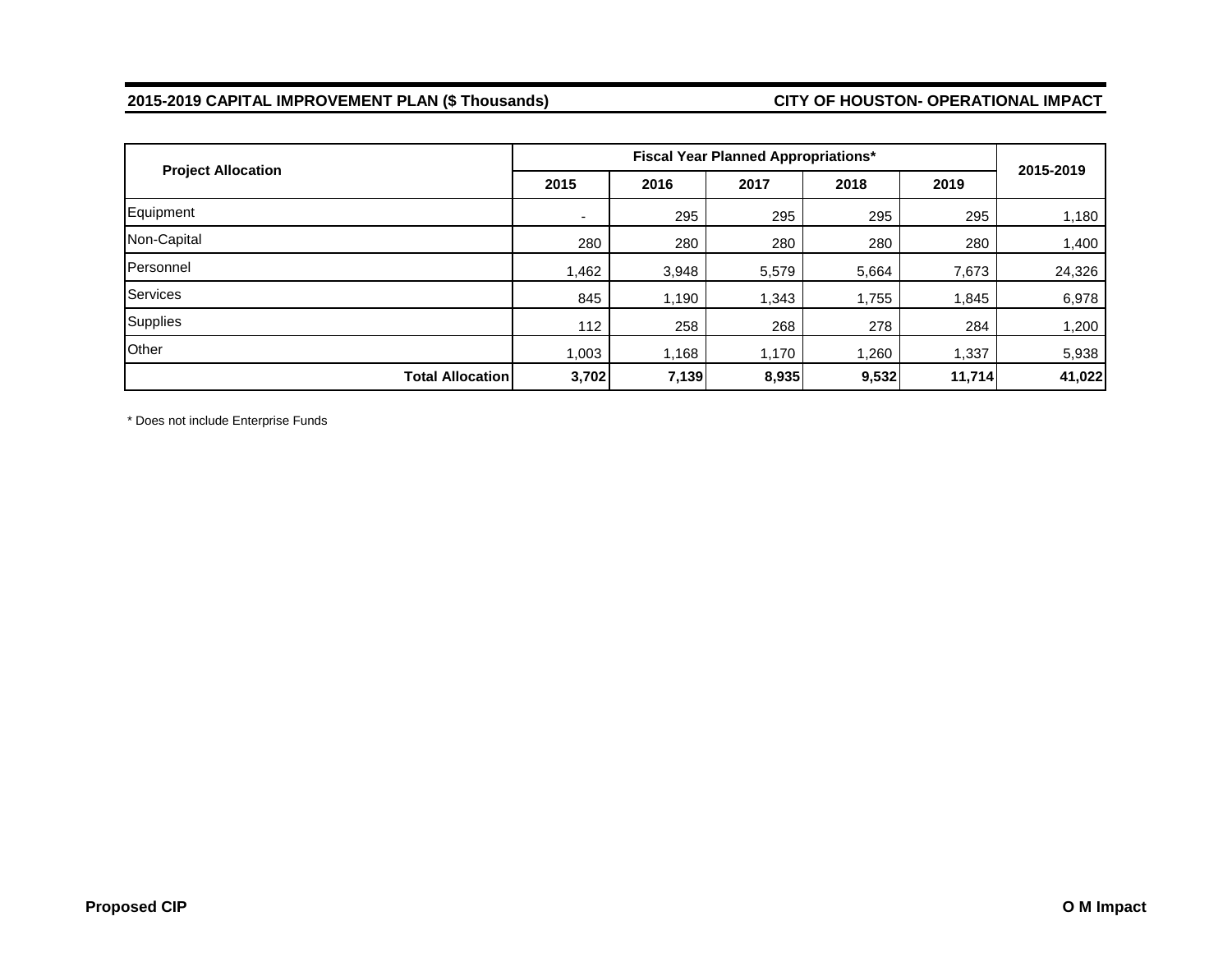### **OPERATION IMPACT- Summary of Funds 2015-2019 CAPITAL IMPROVEMENT PLAN (\$ Thousands)**

| CIP No.  | Project                                                     |      |                |                | 2015-2019                |        |                |        |
|----------|-------------------------------------------------------------|------|----------------|----------------|--------------------------|--------|----------------|--------|
|          |                                                             | 2015 | 2016           | 2017           | 2018                     | 2019   |                |        |
| X-250001 | GSD - Design & Construction (D&C) Project Management System |      |                |                |                          |        |                |        |
|          | <b>Services</b>                                             |      | $\blacksquare$ | 161            | 161                      | 161    | 161            | 644    |
|          | <b>Project Total</b>                                        |      | $\blacksquare$ | 161            | 161                      | 161    | 161            | 644    |
| X-640005 | FIN - SAP Grant Module Upgrade                              |      | ×.             | ÷.             | $\sim$                   | $\sim$ | $\sim$         | $\sim$ |
|          | Personnel                                                   |      | 100            |                | $\overline{\phantom{a}}$ |        |                | 100    |
|          | <b>Services</b>                                             |      | 90             | 90             | 90                       | 90     | 90             | 450    |
|          | <b>Project Total</b>                                        |      | 190            | 90             | 90                       | 90     | 90             | 550    |
| C-000204 | HFD - Community Room For New Fire Station # 84              |      |                |                |                          |        |                |        |
|          | Other                                                       |      |                |                |                          |        | 25             | 25     |
|          | <b>Project Total</b>                                        |      |                |                |                          |        | 25             | 25     |
| C-000196 | HFD - Extensive Renovation of Fire Station 16               |      |                |                |                          |        |                |        |
|          | Personnel                                                   |      |                |                |                          |        | 750            | 750    |
|          | <b>Project Total</b>                                        |      |                |                |                          |        | 750            | 750    |
| C-000203 | HFD - Extensive Renovation of Fire Station 19               |      |                |                |                          |        |                |        |
|          | Personnel                                                   |      |                |                | 750                      | 750    | 750            | 2,250  |
|          | <b>Project Total</b>                                        |      |                |                | 750                      | 750    | 750            | 2,250  |
| C-000195 | HFD - Extensive Renovation of Fire Station 31               |      |                |                |                          |        |                |        |
|          | Personnel                                                   |      |                |                | 750                      | 750    | 750            | 2,250  |
|          | <b>Project Total</b>                                        |      |                |                | 750                      | 750    | 750            | 2,250  |
| C-000188 | HFD - Extensive Renovation of Fire Station 32               |      | $\overline{a}$ | $\blacksquare$ | $\overline{\phantom{a}}$ | $\sim$ | $\blacksquare$ | $\sim$ |
|          | Personnel                                                   |      |                | 750            | 750                      | 750    | 750            | 3,000  |
|          | <b>Project Total</b>                                        |      |                | 750            | 750                      | 750    | 750            | 3,000  |
| C-000200 | HFD - Extensive Renovation of Fire Station 64               |      |                |                |                          |        |                |        |
|          | Personnel                                                   |      |                |                |                          |        | 750            | 750    |
|          | <b>Project Total</b>                                        |      |                | $\blacksquare$ | $\blacksquare$           |        | 750            | 750    |
| C-000190 | HFD - Extensive Renovation of Fire Station 68               |      |                |                |                          |        |                |        |
|          | Personnel                                                   |      | 750            | 750            | 750                      | 750    | 750            | 3,750  |
|          | <b>Project Total</b>                                        |      | 750            | 750            | 750                      | 750    | 750            | 3,750  |
| C-000191 | HFD - Extensive Renovation of Fire Station 69               |      |                |                |                          |        |                |        |
|          | Personnel                                                   |      |                | 750            | 750                      | 750    | 750            | 3,000  |
|          | <b>Project Total</b>                                        |      |                | 750            | 750                      | 750    | 750            | 3,000  |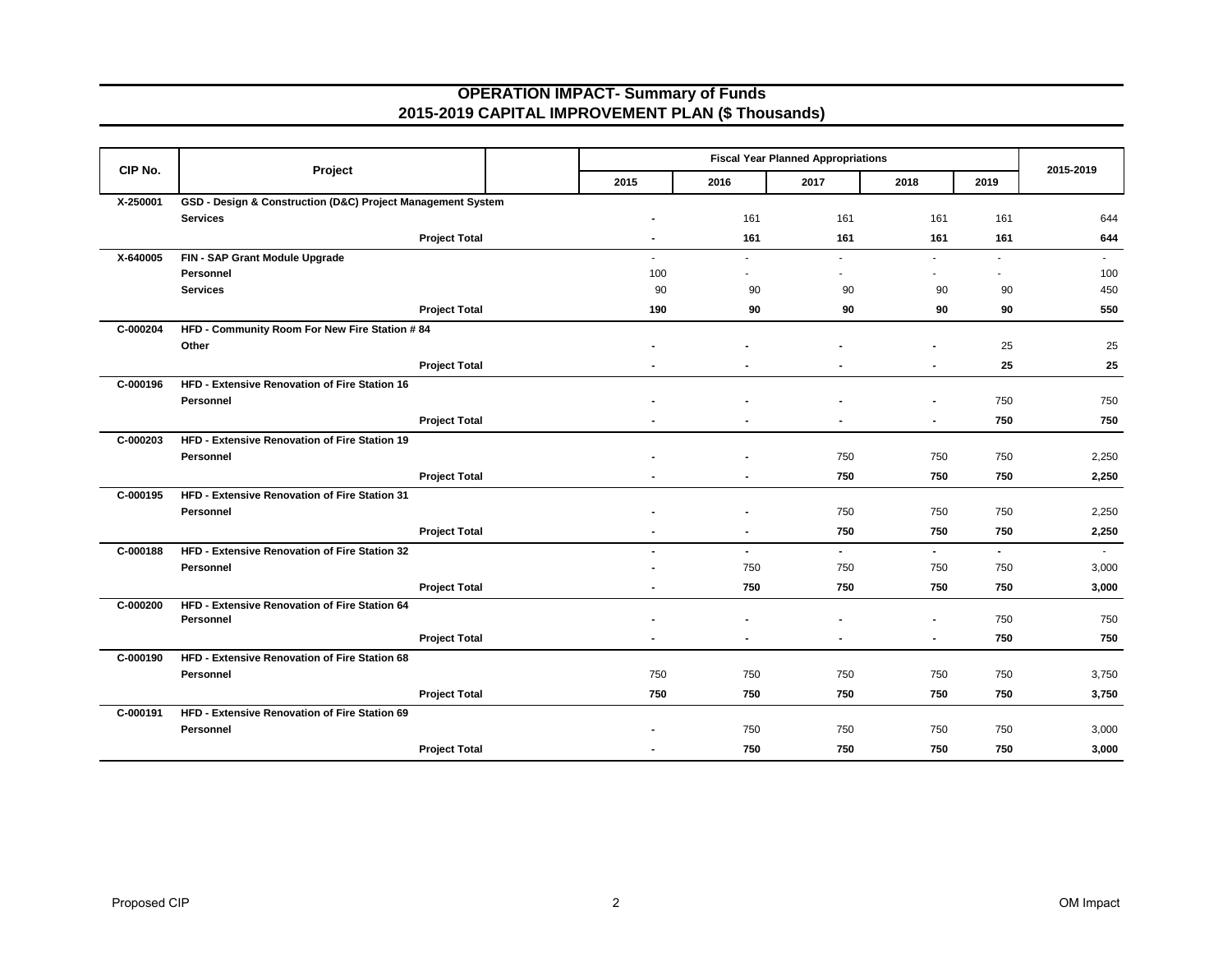### **OPERATION IMPACT- Summary of Funds 2015-2019 CAPITAL IMPROVEMENT PLAN (\$ Thousands)**

|          |                                                                           |              |             | <b>Fiscal Year Planned Appropriations</b> |              |              | 2015-2019      |
|----------|---------------------------------------------------------------------------|--------------|-------------|-------------------------------------------|--------------|--------------|----------------|
| CIP No.  | Project                                                                   | 2015         | 2016        | 2017                                      | 2018         | 2019         |                |
| C-000201 | HFD - Extensive Renovation of Fire Station 70<br>Personnel                |              |             |                                           |              | 750          | 750            |
|          | <b>Project Total</b>                                                      |              |             |                                           |              | 750          | 750            |
| C-000205 | HFD - Fire Station #26 Expansion/Renovation                               |              |             |                                           |              |              |                |
|          | Other                                                                     |              |             |                                           |              | 25           | 25             |
|          | <b>Project Total</b>                                                      |              |             |                                           |              | 25           | 25             |
| C-000206 | HFD - New Fire Station No. 55                                             |              |             |                                           |              |              |                |
|          | Other                                                                     | 25           |             |                                           |              |              | 25             |
|          | <b>Project Total</b>                                                      | 25           |             |                                           |              |              | 25             |
| C-000056 | HFD - New Fire Station No. 84                                             |              |             |                                           |              |              |                |
|          | Other                                                                     | 90           | 92          | 94                                        | 94           | 96           | 466            |
|          | <b>Project Total</b>                                                      | 90           | 92          | 94                                        | 94           | 96           | 466            |
| C-000198 | HFD - New Fire Station West Side of Houston (97)                          |              |             |                                           |              |              |                |
|          | Other                                                                     |              |             |                                           |              | 25           | 25             |
|          | <b>Project Total</b>                                                      |              |             |                                           |              | 25           | 25             |
| X-650004 | HITS - ARA - 311 Disaster Recovery Site Equipment Acquisition             |              |             |                                           |              |              |                |
|          | Other                                                                     | $\mathbf 1$  | $\mathbf 1$ | -1                                        | $\mathbf{1}$ | $\mathbf{1}$ | $\overline{7}$ |
|          | <b>Project Total</b>                                                      | $\mathbf{1}$ | 1           | $\mathbf{1}$                              | $\mathbf{1}$ | $\mathbf{1}$ | $\overline{7}$ |
| X-650007 | HITS - ARA Records Management e-Discovery and Open Records Request Search |              |             |                                           |              |              |                |
|          | Other                                                                     | 27           | 27          | 27                                        | 27           | 27           | 135            |
|          | <b>Project Total</b>                                                      | 27           | 27          | 27                                        | 27           | 27           | 135            |
| X-680003 | HITS - Data Center Consolidation                                          |              |             |                                           |              |              |                |
|          | Other                                                                     | 800          | 800         | 800                                       | 800          | 800          | 4,000          |
|          | <b>Project Total</b>                                                      | 800          | 800         | 800                                       | 800          | 800          | 4,000          |
| X-680007 | HITS - INFOR Enterprise Software Solution - Enterprise Asset Management   |              |             |                                           |              |              |                |
|          | Personnel                                                                 | 100          | 200         | 200                                       | 200          | 200          | 900            |
|          | <b>Services</b>                                                           | 630          | 630         | 630                                       | 630          | 630          | 3,150          |
|          | <b>Project Total</b>                                                      | 730          | 830         | 830                                       | 830          | 830          | 4,050          |
| X-680005 | HITS - Information & Cybersecurity Program Upgrade - Minimal              |              |             |                                           |              |              |                |
|          | Equipment                                                                 |              | 295         | 295                                       | 295          | 295          | 1,180          |
|          | <b>Project Total</b>                                                      |              | 295         | 295                                       | 295          | 295          | 1,180          |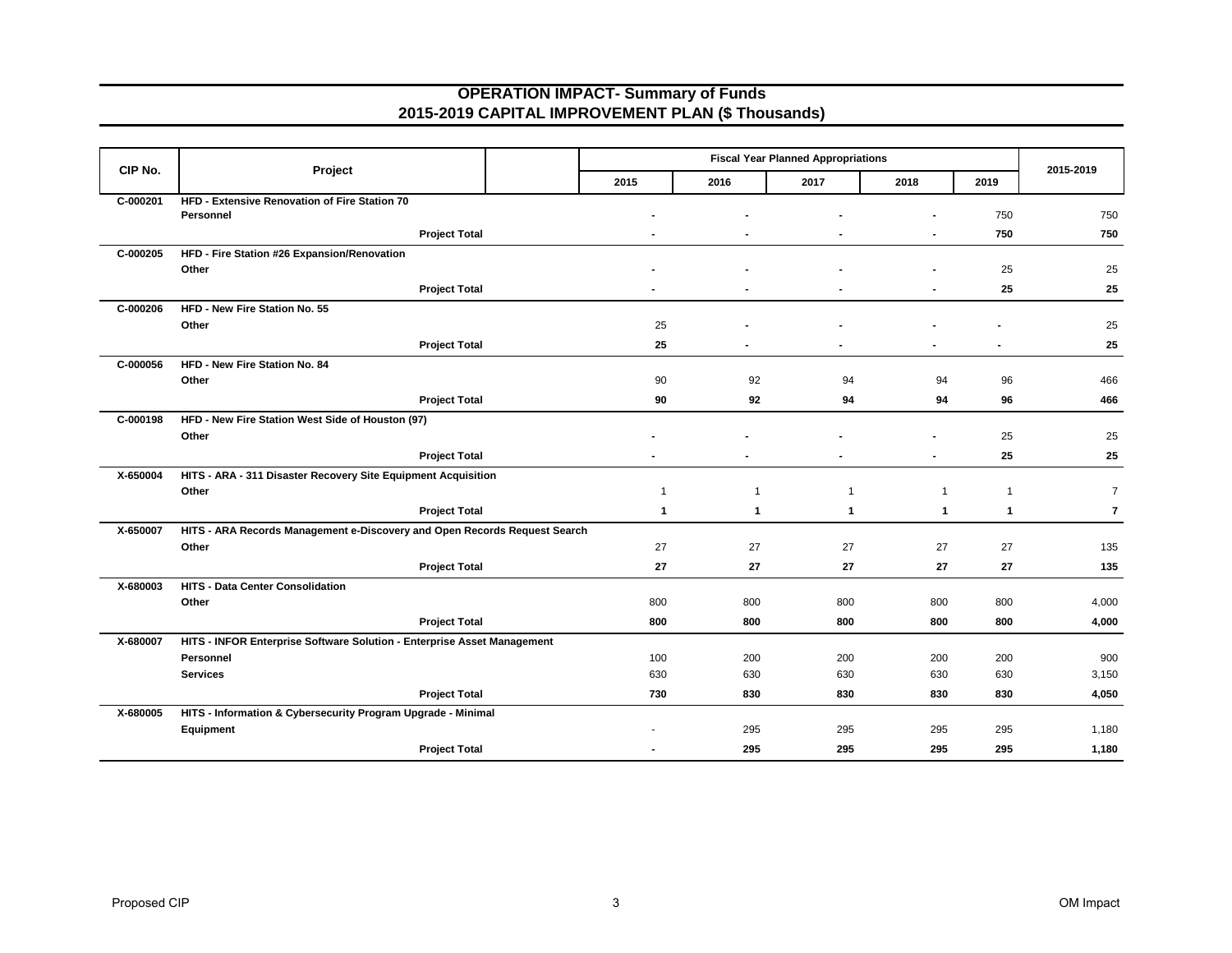## **OPERATION IMPACT- Summary of Funds 2015-2019 CAPITAL IMPROVEMENT PLAN (\$ Thousands)**

| CIP No.  |                                                                          | <b>Fiscal Year Planned Appropriations</b> |      |      |             |                | 2015-2019    |
|----------|--------------------------------------------------------------------------|-------------------------------------------|------|------|-------------|----------------|--------------|
|          | Project                                                                  | 2015                                      | 2016 | 2017 | 2018        | 2019           |              |
| X-900001 | HITS - Legal Department Data Management System Replacement               |                                           |      |      |             |                |              |
|          | <b>Services</b>                                                          |                                           |      |      | 100         | 100            | 200          |
|          | <b>Project Total</b>                                                     |                                           |      |      | 100         | 100            | 200          |
| X-680006 | HITS - PC Refresh                                                        |                                           |      |      |             |                |              |
|          | Personnel                                                                | 283                                       | 283  | 283  | 283         |                | 1,130        |
|          | <b>Project Total</b>                                                     | 283                                       | 283  | 283  | 283         | $\blacksquare$ | 1,130        |
| X-680002 | <b>HITS - Server/Storage Upgrades</b>                                    |                                           |      |      |             |                |              |
|          | Non-capital                                                              | 280                                       | 280  | 280  | 280         | 280            | 1,400        |
|          | <b>Project Total</b>                                                     | 280                                       | 280  | 280  | 280         | 280            | 1,400        |
| H-000085 | HLT - Acres Homes MSC - Construct Green Space on adjacent land           |                                           |      |      |             |                |              |
|          | <b>Services</b>                                                          |                                           | 5    | 5    | 5           | 5              | 20           |
|          | <b>Project Total</b>                                                     |                                           | 5    | 5    | 5           | 5              | 20           |
| H-000079 | HLT - Generators for Immunization Refrigerators                          |                                           |      |      |             |                |              |
|          | Other                                                                    |                                           |      |      | $\,$ 5 $\,$ | 5              | 10           |
|          | <b>Project Total</b>                                                     |                                           |      |      | 5           | 5              | 10           |
| H-000114 | HLT - La Nueva Casa - Parking Lot Expansion                              |                                           |      |      |             |                |              |
|          | <b>Services</b>                                                          |                                           |      |      |             | 3              | 3            |
|          | <b>Project Total</b>                                                     |                                           |      |      |             | 3              | $\mathbf{3}$ |
| H-000116 | HLT - Magnolia MSC & HC- Parking Lot Expansion                           |                                           |      |      |             |                |              |
|          | <b>Services</b>                                                          |                                           |      | 3    | 3           | 3              | 9            |
|          | <b>Project Total</b>                                                     |                                           |      | 3    | 3           | 3              | 9            |
| G-000115 | HLT - Third Ward MSC & HC- Parking Lot Expansion & Bike Trail Connection |                                           |      |      |             |                |              |
|          | <b>Services</b>                                                          |                                           | 3    | 3    | 3           | 3              | 12           |
|          | <b>Project Total</b>                                                     |                                           | 3    | 3    | 3           | 3              | 12           |
| G-000130 | HPD - Design and construction of a new HPD vehicle compound              |                                           |      |      |             |                |              |
|          | Other                                                                    | 60                                        |      |      |             |                | 60           |
|          | <b>Project Total</b>                                                     | 60                                        |      |      |             | $\blacksquare$ | 60           |
| E-000125 | HPL - Meyer Neighborhood Library - Replacement                           |                                           |      |      |             |                |              |
|          | Personnel                                                                |                                           |      |      |             | 30             | 30           |
|          | <b>Services</b>                                                          |                                           |      |      |             | 72             | 72           |
|          | <b>Project Total</b>                                                     |                                           |      |      |             | 102            | 102          |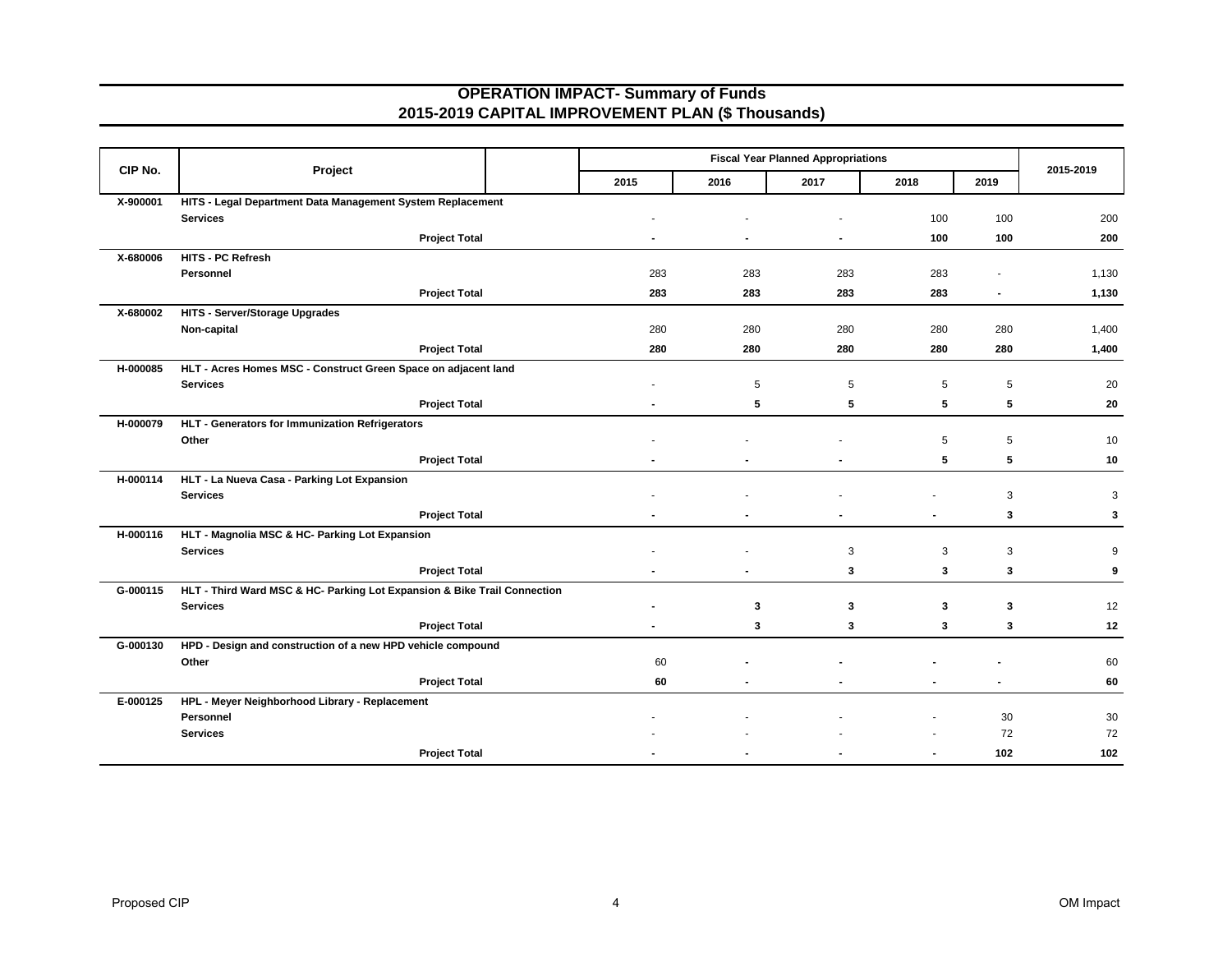### **OPERATION IMPACT- Summary of Funds 2015-2019 CAPITAL IMPROVEMENT PLAN (\$ Thousands)**

| CIP No.  | Project                                         |      |                | 2015-2019                |                |             |     |       |
|----------|-------------------------------------------------|------|----------------|--------------------------|----------------|-------------|-----|-------|
|          |                                                 | 2015 | 2016           | 2017                     | 2018           | 2019        |     |       |
| E-000098 | HPL - Moody Neighborhood Library - Replacement  |      |                |                          |                |             |     |       |
|          | Other                                           |      |                |                          |                | 85          | 85  | 170   |
|          | <b>Services</b>                                 |      |                |                          |                | 72          | 72  | 144   |
|          | <b>Project Total</b>                            |      |                | $\overline{\phantom{a}}$ | $\blacksquare$ | 157         | 157 | 314   |
| E-000179 | HPL - Young Neighborhood Library - Replacement  |      |                |                          |                |             |     |       |
|          | Other                                           |      |                | 200                      | 200            | 200         | 200 | 800   |
|          | <b>Services</b>                                 |      |                | 96                       | 96             | 96          | 96  | 384   |
|          | <b>Project Total</b>                            |      | $\blacksquare$ | 296                      | 296            | 296         | 296 | 1,184 |
| F-000774 | PRD - Avenue Place Park Redevelopment           |      |                |                          |                |             |     |       |
|          | Personnel                                       |      | 42             | 42                       | 42             | 42          | 42  | 211   |
|          | <b>Supplies</b>                                 |      | 3              | 3                        | 3              | 3           | 3   | 13    |
|          | <b>Project Total</b>                            |      | 45             | 45                       | 45             | 45          | 45  | 224   |
| F-000508 | PRD - Centennial Gardens at Hermann Park        |      |                |                          |                |             |     |       |
|          | Personnel                                       |      |                | 620                      | 620            | 620         | 620 | 2,480 |
|          | <b>Project Total</b>                            |      | $\blacksquare$ | 620                      | 620            | 620         | 620 | 2,480 |
| F-000785 | PRD - Edgewood Park Community Center            |      |                |                          |                |             |     |       |
|          | Personnel                                       |      |                |                          |                | 72          | 72  | 144   |
|          | <b>Supplies</b>                                 |      |                |                          |                | 3           | 3   | 5     |
|          | <b>Project Total</b>                            |      |                | $\blacksquare$           |                | 75          | 75  | 149   |
| F-000750 | <b>PRD - Gragg Park Renovation</b>              |      |                |                          |                |             |     |       |
|          | Personnel                                       |      |                | 81                       | 81             | 81          | 81  | 324   |
|          | <b>Supplies</b>                                 |      |                | 5                        | 5              | 5           | 5   | 20    |
|          | <b>Project Total</b>                            |      | $\blacksquare$ | 86                       | 86             | 86          | 86  | 344   |
| F-000788 | PRD - Hermann Park Conservancy Projects         |      |                |                          |                |             |     |       |
|          | <b>Supplies</b>                                 |      |                | 5                        | 5              | $\,$ 5 $\,$ | 5   | 20    |
|          | Personnel                                       |      |                | 43                       | 43             | 43          | 43  | 172   |
|          | <b>Project Total</b>                            |      | $\blacksquare$ | 48                       | 48             | 48          | 48  | 192   |
| F-000746 | PRD - Judson Robinson Sr. Park Community Center |      |                |                          |                |             |     |       |
|          | Personnel                                       |      |                |                          | 120            | 120         | 120 | 360   |
|          | <b>Supplies</b>                                 |      |                |                          | 3              | 3           | 3   | 8     |
|          | <b>Project Total</b>                            |      |                |                          | 123            | 123         | 123 | 368   |